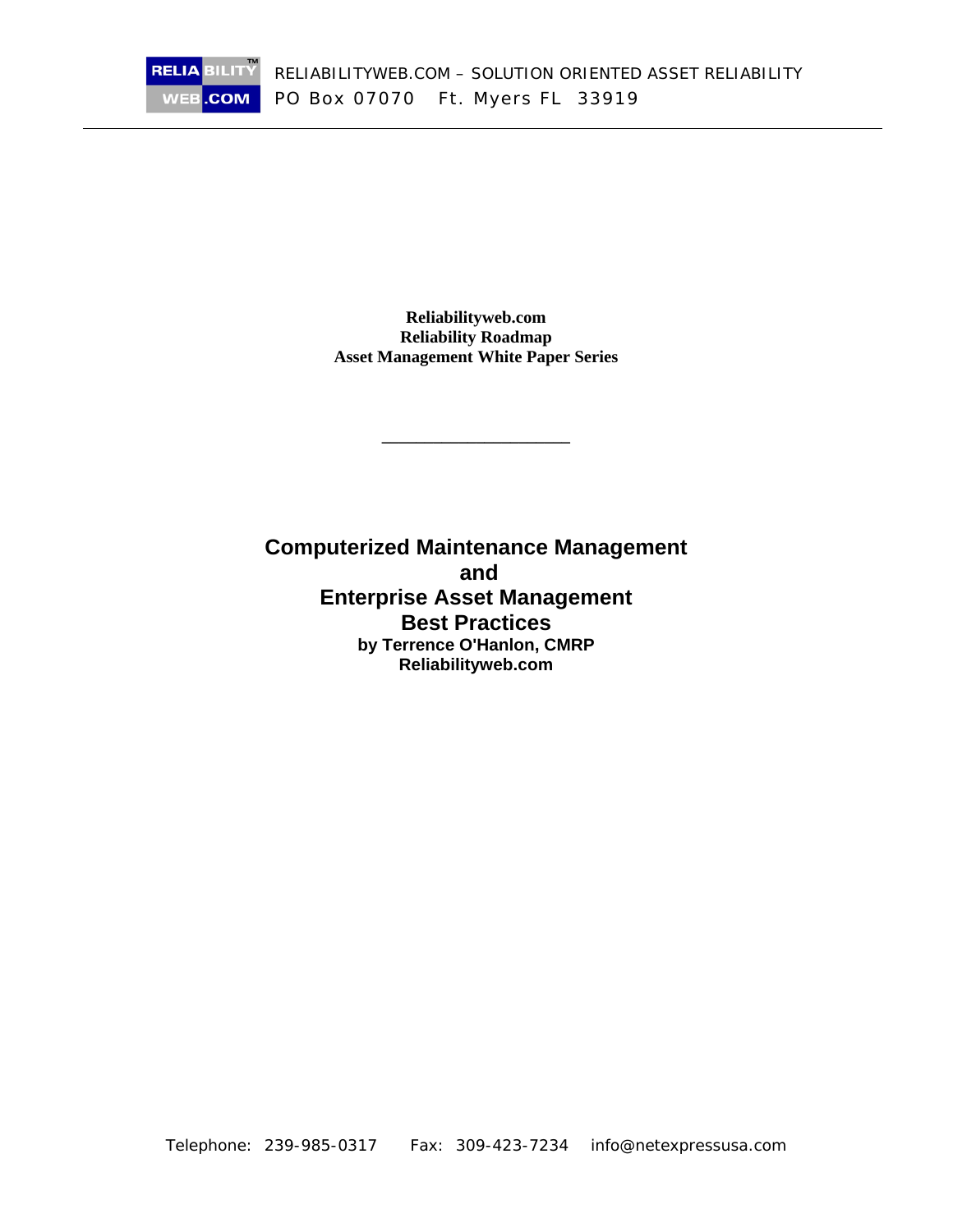

#### **Introduction**

A Computerized Maintenance Management System (CMMS) or Enterprise Asset Management (EAM) System is designed to manage maintenance transactions the same way an Accounting Information Management System manages financial transactions. In the case of maintenance, the transactions are work orders instead of invoices. Inventory is the maintenance work backlog and spare parts instead of the raw material used in manufacturing.

Accurate information is critical to making decisions that ensure the reliable operation of equipment. Developing strategies and tactics for ensuring equipment function can be made easier with accurate maintenance transaction history details. Summary reports allow maintenance managers to spot "bad actors"; the "critical few" trouble spots that are causing the greatest problems. Typically 80% of your critical problems come from just 20% of your systems. Planning and scheduling jobs can also be more effective with a fully functional CMMS/EAM. Although creating a proactive maintenance culture is possible without a functional CMMS/EAM, it is very rare.

#### **CMMS/EAM Return on Investment (ROI)**

57% of recent survey responses reported that the CMMS/EAM implantation failed to generate the anticipated return on investment (ROI). Only 20% characterized their CMMS/EAM implementation as successful.



**CMMS Best Practices Survey Data and Report**

NetexpressUSA Inc. PO Box 07070 Fort Myers FL 33919 USA Telephone 239.985.0317 Fax 239.985.0318 email info@netexpressusa.com

Many companies have been sorely disappointed with the results of their CMMS/EAM implementations. In some instances, the complex system capabilities and functions that can assist maintenance management are rarely used. The advantages of leveraging maintenance transaction information are often reduced by poor CMMS/EAM work practices.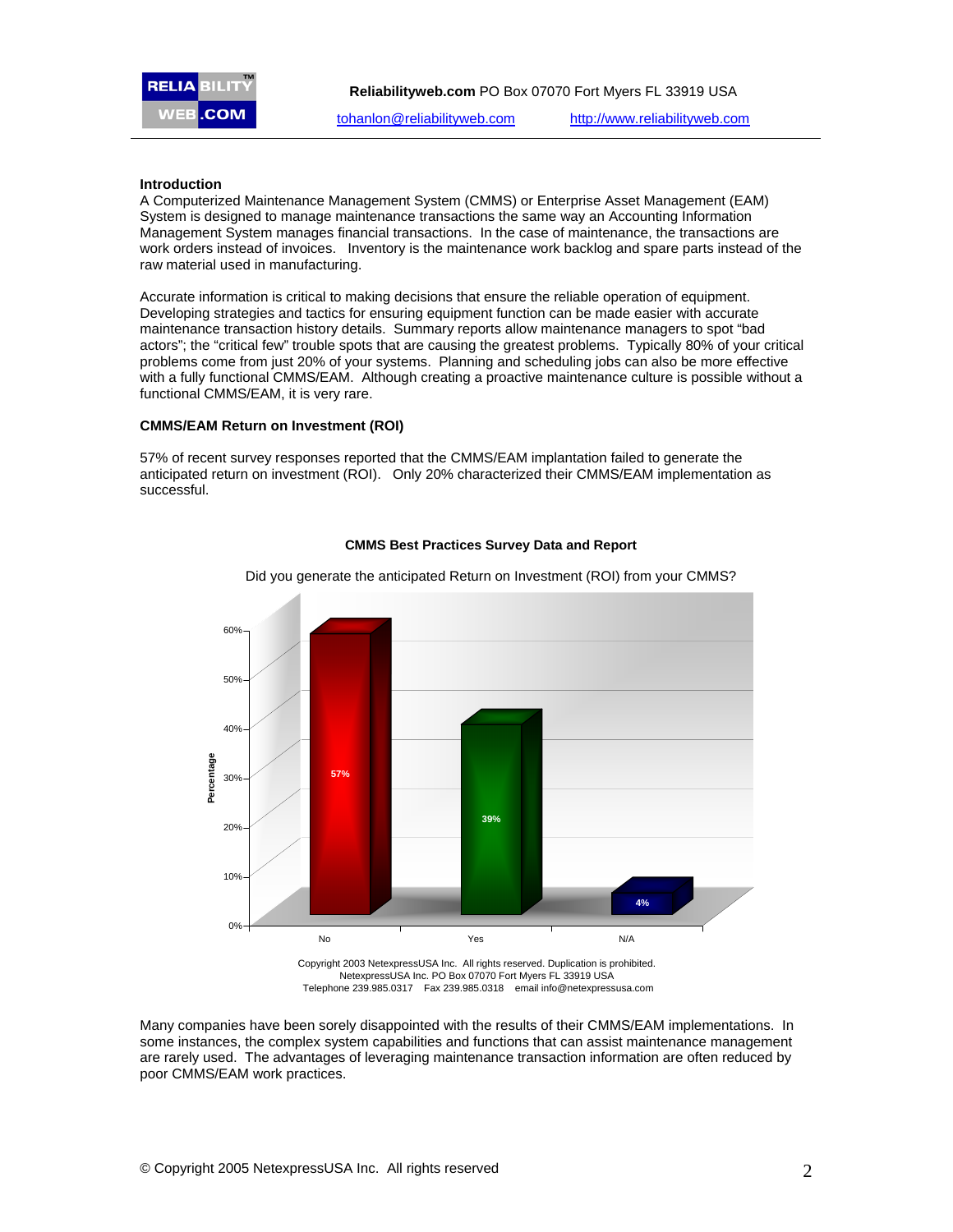

In an effort to uncover some of the causes that reduce the return on investment and affect the promised productivity increases from CMMS/EAM, Reliabilityweb.com, CMMScity.com and Maintenancebenchmarking.com launched the largest *independent* CMMS/EAM Benchmarking survey ever conducted, with responses from over 600 participants from around the world.

Reliabilityweb.com (www.reliabilityweb.com) is the solution oriented asset reliability web site for the plant maintenance community with a member network of over 45,000 maintenance and reliability professionals.

# **Tracking Maintenance Transactions**

The survey found that only 20% of respondents track 100% of maintenance and repair work in their CMMS/EAM. Tracking maintenance and repair work creates accurate labor and materials cost information. It also captures valuable preventive maintenance, corrective maintenance and failure information that will be used to develop optimized maintenance activity.



#### **CMMS Best Practices Survey Data and Report**

What percentage of maintenance/repair work is tracked in the CMMS at your facility?

> Copyright 2003 NetexpressUSA Inc. All rights reserved. Duplication is prohibited. NetexpressUSA Inc. PO Box 07070 Fort Myers FL 33919 USA Telephone 239.985.0317 Fax 239.985.0318 email info@netexpressusa.com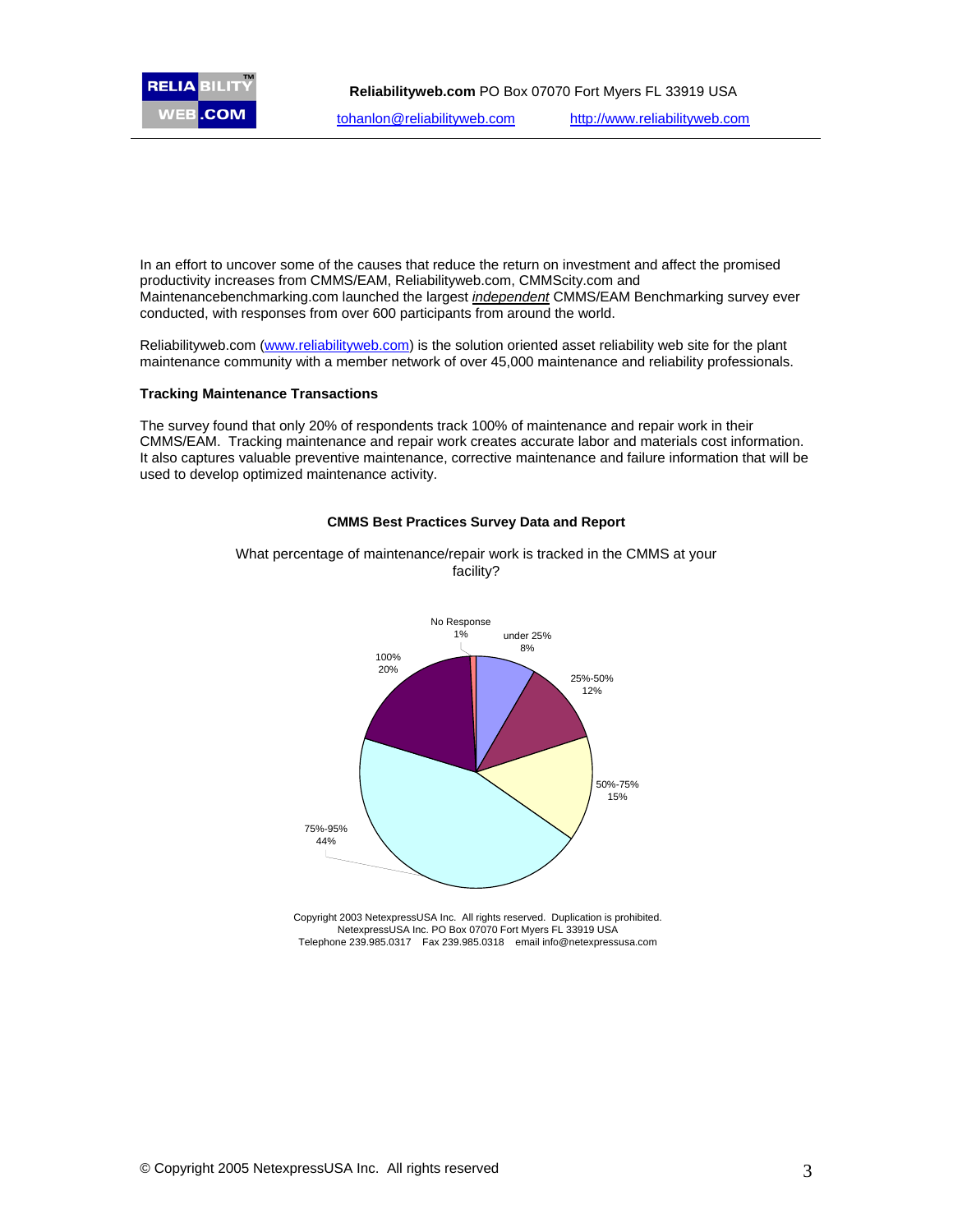

**CMMS Best Practices Survey Data and Report**

What percentage of maintenance spares inventory is tracked in the CMMS at your facility?

> Copyright 2003 NetexpressUSA Inc. All rights reserved. Duplication is prohibited. NetexpressUSA Inc. PO Box 07070 Fort Myers FL 33919 USA Telephone 239.985.0317 Fax 239.985.0318 email info@netexpressusa.com

Additionally, half of the survey participants reported that only 50% of maintenance and repair spares were tracked in the CMMS/EAM. Inaccurate information about spares on hand can cause an expensive "over stock" situation or worse, not having a spare part available when it is required. Maintenance and repair inventory can cost an additional 25% of its value per year to carry. That is a real cost and in today's rapid delivery world, provides a significant opportunity for maintenance operations to improve quickly and add money to a company balance sheet. It is important to have the right parts at the right time to ensure availability.

A CMMS/EAM cannot support enhanced maintenance productivity without complete and accurate information. Imagine the chaos created by a similar lack of detail in your company accounting information system.

You must track 100% of your maintenance activity and 100% of maintenance and repair spares in the CMMS/EAM to get the greatest return.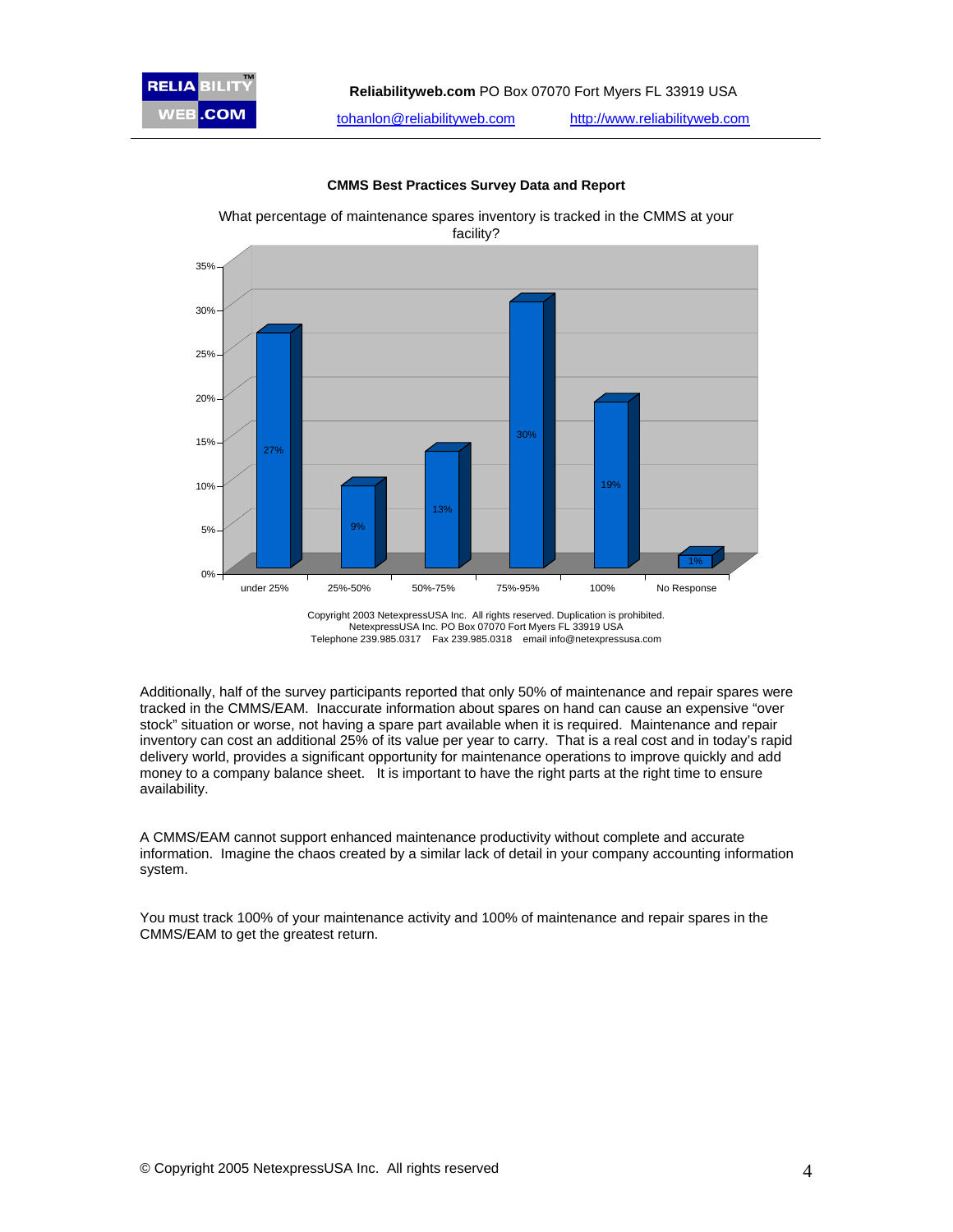

# **Required CMMS/EAM Functions**

Some CMMS/EAM software providers offer advanced functions that are out of this world. These functions may seem impressive; however it is useful to ask yourself if that function has any relationship with your current maintenance activity. Adding new activities while implementing a CMMS/EAM may be an invitation for failure.

Survey participants highlighted 6 key functions that are "must have" for any CMMS/EAM.

- **Easy Work Order Management**
- **Planning Function**
- **Scheduling Function**
- **Budget/Cost Function**
- **Spares Management**
- **Key Performance Indicators (KPI)**

These are common sense elements that are generally part of any existing maintenance program. When asked how effective each of these functions is handled with the current CMMS/EAM, less than 50% characterized the performance as excellent. There seems to be large disconnect between "must have" functions and their actual implementation.

# **4 Keys for CMMS/EAM Success**

Four key areas emerged to ensure CMMS/EAM success, which like the "*must have*" elements seem obvious in terms of common sense but often get lost in the complex CMMS/EAM bidding and acquisition process.

- **Ease of use**
- **Management Support**
- **Low Learning Curve**
- **A Defined Maintenance Work Process**

Ease of use and a low learning curve speak to that fact a system will get more use if it does not require complex learning. It is the job of corporate management to support the CMMS/EAM and to communicate the expectation that everyone involved will keep data accurate and current.

If you suffer from poor maintenance work practices, a CMMS/EAM will simply automate the process so disaster happens faster and with less effort. If you automate a dysfunctional process, you simply create a more efficient dysfunction. Explore, improve and document maintenance work process before implementing a CMMS/EAM.

# **The CMMS/EAM Paradox**

- **61% Changed Their Maintenance Work Process to Fit the CMMS/EAM**
- **64% Customized the CMMS/EAM to Fit the Work Process**

Changing work processes while trying to implement a CMMS/EAM will complicate the project and create frustration among users, who may lay the blame on the CMMS/EAM, reducing buy-in and productivity. Choose to get the CMMS/EAM up and running smoothly before you change too many work processes. The other alternative is to master the new work processes prior to implementing a CMMS/EAM.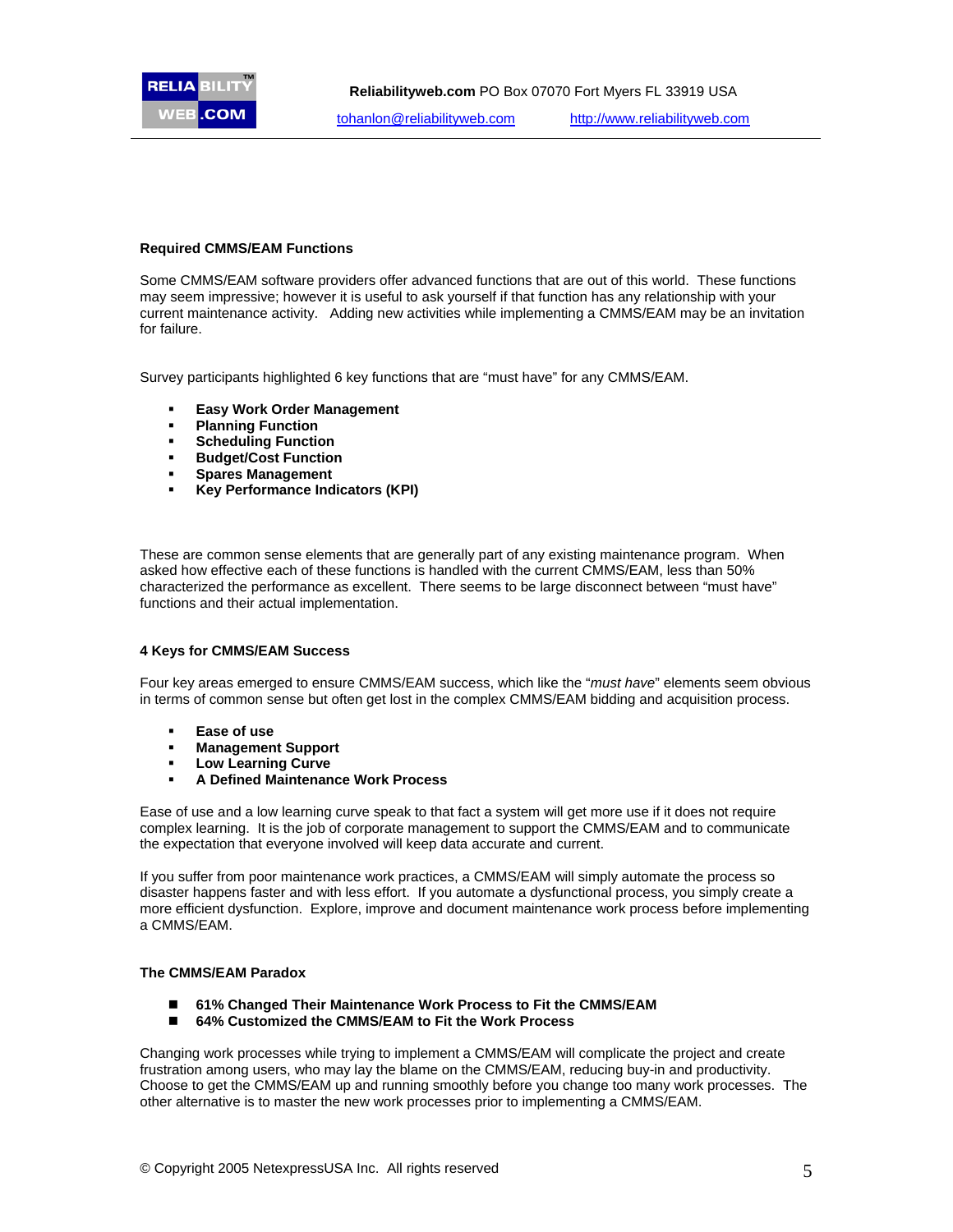# 70% 60% 50% **Perecntage** 40% Perecntage 61% 30% 38% 20% 10% 2% 0% No No Response No Response

#### **CMMS Best Practices Survey Data and Report**

Did you make any changes to your maintenance work flow to accommodate your CMMS?

Customizing a CMMS/EAM can also be an invitation for trouble. Support is more difficult and upgrades may not be available. It may be a good strategy to see what an off-the-shelf software system is capable of before you customize a CMMS/EAM.

Copyright 2003 NetexpressUSA Inc. All rights reserved. Duplication is prohibited. NetexpressUSA Inc. PO Box 07070 Fort Myers FL 33919 USA Telephone 239.985.0317 Fax 239.985.0318 email info@netexpressusa.com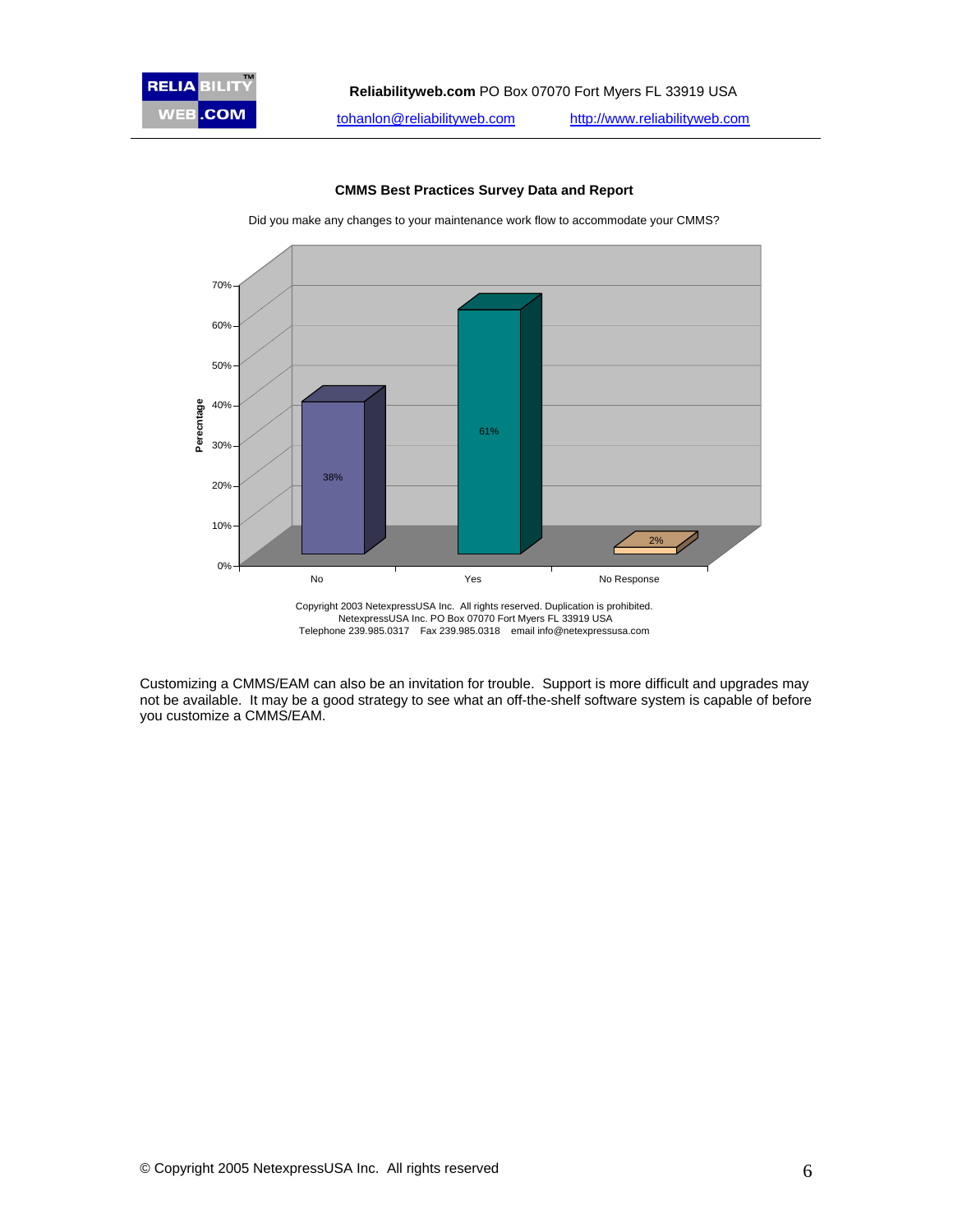

**CMMS Best Practices Survey Data and Report**

Copyright 2003 NetexpressUSA Inc. All rights reserved. Duplication is prohibited. NetexpressUSA Inc. PO Box 07070 Fort Myers FL 33919 USA Telephone 239.985.0317 Fax 239.985.0318 email info@netexpressusa.com

#### **Implementation Resources**

Managing a maintenance department is a complex activity and requires specialized skills and resources. Implementing a CMMS/EAM is also a very specialized skill and is not part of the core skill sets usually found in a maintenance department. The survey found that less than half of the respondents utilized the CMMS/EAM vendor for implementation and only 20% used a third party.

Although most companies have Information Technology (IT) Departments that are capable of the installing complex CMMS/EAM Software, it is dangerous to leave important configuration decisions to internal company IT management. They are not familiar with the context that maintenance operates in and base decisions on their own criteria and best judgment.

Implementing CMMS/EAM is a highly specialized skill. To increase the ROI and productivity of a CMMS/EAM, consider using the vendor or a third party. Find an implementer who will partner with you for long term success.

#### **CMMS/EAM Training**

Less than 40% of survey respondents offer formalized CMMS/EAM training for new maintenance employees. 41% budget less than \$10,000 per year for ongoing CMMS/EAM training.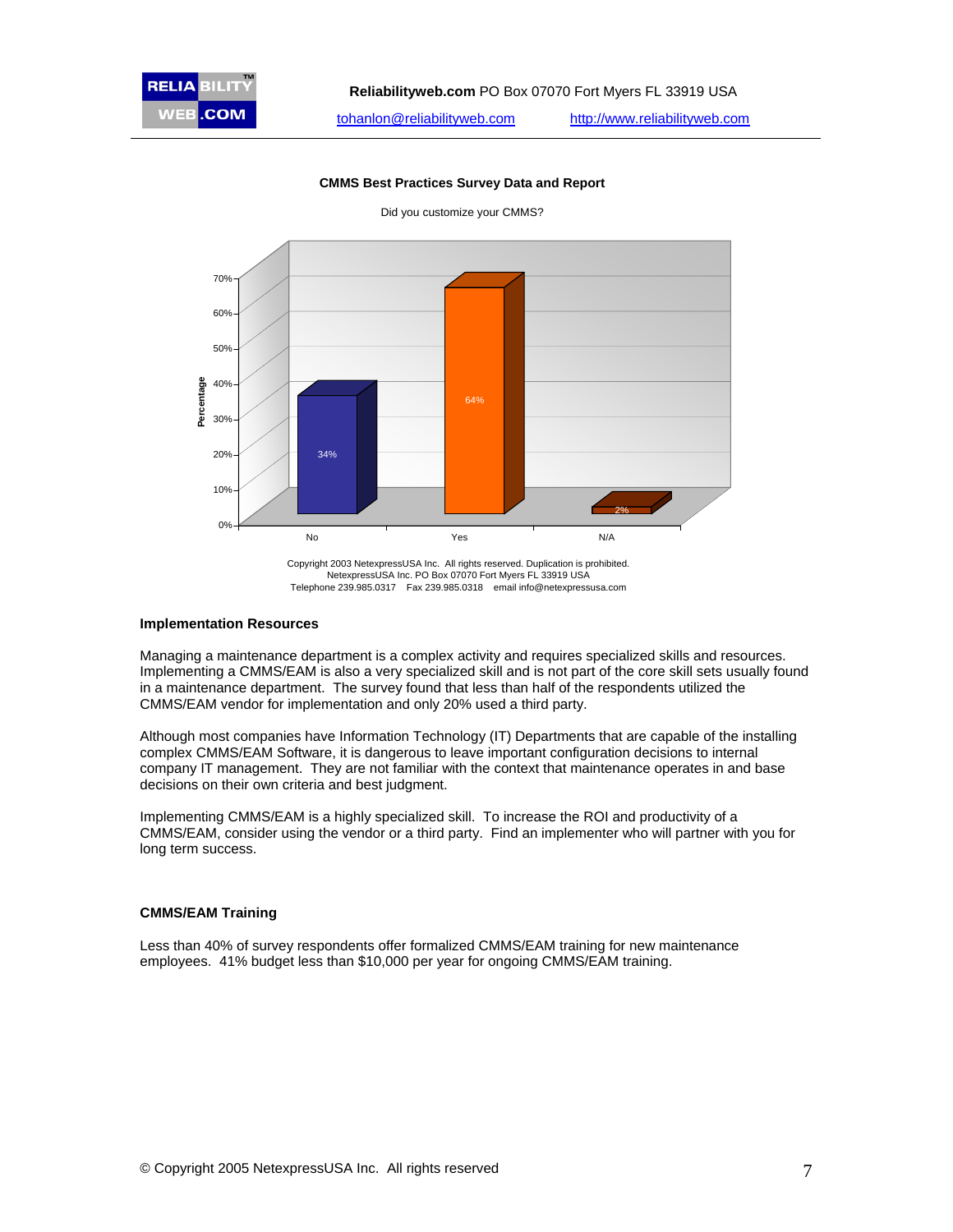



**CMMS Best Practices Survey Data and Report**

Please indicate how much is currently spent annually supporting your company CMMS with software upgrades, software maintenance and training.

This is a huge area for improvement and gain. Training makes any system easier to use, and if people are comfortable using the system, they are more likely to participate in its success. Training will teach users how to make the CMMS/EAM work for them rather than them seeing the CMMS/EAM as extra work. Develop a strategy for CMMS/EAM training on a continuing basis for improved productivity.

# **CMMS Best Practices Survey Data and Report** Does your company have a formalized CMMS training



NetexpressUSA Inc. PO Box 07070 Fort Myers FL 33919 USA Telephone 239.985.0317 Fax 239.985.0318 email info@netexpressusa.com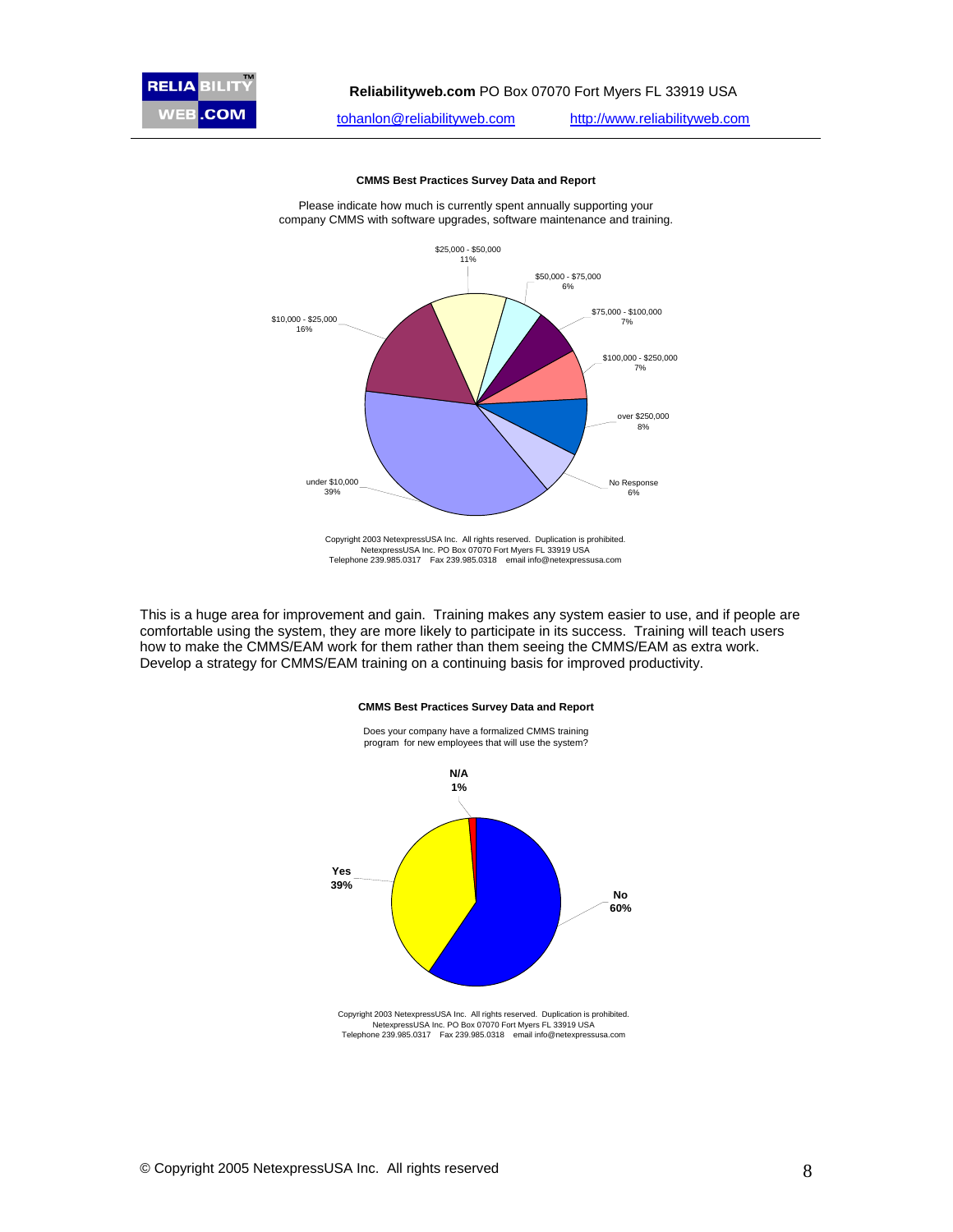### **5 Obstacles for CMMS/EAM Success**

**1) Lack of a CMMS/EAM Goals and Planned Outcomes** You would never take a trip to a destination you have never visited without consulting with some good directional resource like a map. You would not build a new building without blueprints. Yet, each day, some company sets off on a CMMS/EAM implementation without agreed upon goals or an idea what the outcome will look like.

Steps to avoid this obstacle include:

- 1. Create a business case and measurable goals using a cross functional team. Areas to focus on include increased output, reduced scrap, optimized spares inventory, increased maintenance productivity and enhanced support for manufacturing and production.
- 2. Create a phased implementation plan. Design the project in phases that can each be completed in 30, 60 and 90 days. Start with the areas that can quickly generate a high ROI to overcome the human apathy and the corporate vision that does not see past each operating quarter.
- 3. Report results at every opportunity and then repeat those reports at every opportunity.

**2) Lack of Integration** – Plug and play is only a concept and trying to seam various software applications together will not always work they way we would like them to. That does support the argument for an integrated suite of business applications like SAP, IFS or Oracle however; you may give up the optimization of dedicated applications in the process.

To avoid this obstacle or at least minimize its effects:

- 1) Use a software vendor's or  $3<sup>rd</sup>$  party consultant to solve complex integration problems, not your own IT people. They are experts at the level the problem requires for resolution and you may find the solution showing up in future versions of the software. Of course – this is a general recommendation. If you have high confidence and experience with in house IT – it would be wise to use them
- 2) Make sure that you have budgeted a significant percentage of the project cost to create effective integration

**3) Lack of a Comprehensive Maintenance Strategy** – Maintenance Management is a business process and CMMS/EAM software is the technology often used to automate and support that process.

If there are flaws in your maintenance management strategy, CMMS/EAM will not fix them. More likely the CMMS/EAM will expose those flaws even quicker.

To avoid this obstacle:

- 1) Use strategies like Reliability Centered Maintenance (RCM) or PM Optimization to ensure that your maintenance management is based on a disciplined decision process
- 2) Get out into the field and see how things are working

The CMMS/EAM implementation team must spend time with various maintenance and production/operations staff. The CMMS/EAM must help each employee involved do his/her job better or more effectively. Staying in close communication and allowing an emotion free environment that rewards the discovery and reporting of problems. Additionally involving the stakeholders in discovering the solution will yield the highest results.

Strategies like Reliability Centered Maintenance or PM Optimization will also enhance Maintenance Management.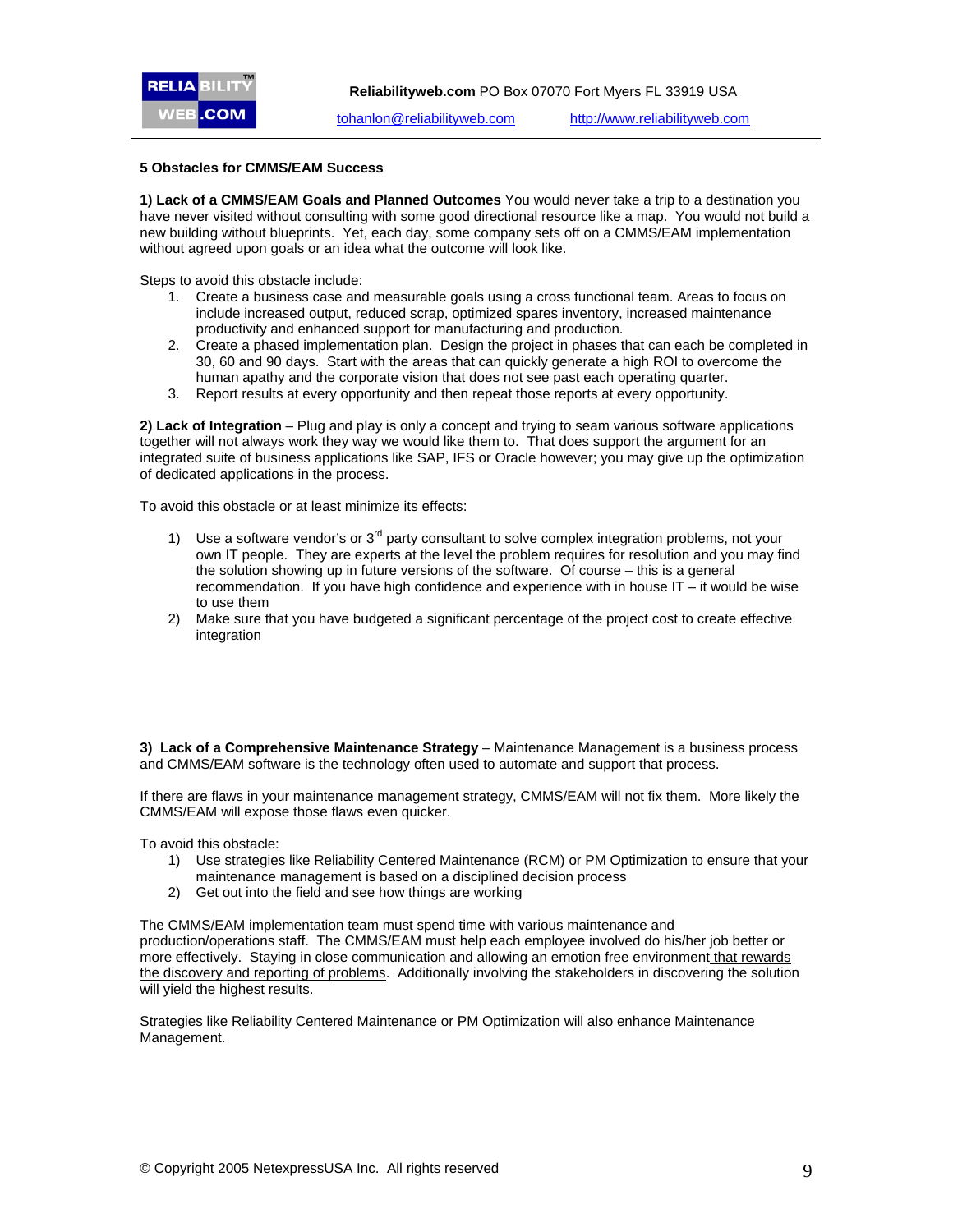**4) Garbage Data** – In an effort to maintain work order history or a bill of materials, "garbage" or information that is not consistent or accurate gets imported into a CMMS/EAM. Further problems can be created by non-uniform failure codes and other data as the CMMS/EAM project moves forward.

When the people who use the CMMS/EAM start to lose confidence in the data, they will create workarounds and ways to access the information they need to do a job outside of the CMMS/EAM.

To avoid this obstacle:

- 1) Use a data scrubbing service to ensure accurate data, work order history and Bill of Materials (BOMs) are brought into the CMMS/EAM
- 2) Create accurate data input codes and enforce their use with top management support
- 3) Use pre-populated pull down menus to avoid typos

Create Employee Buy In – For the CMMS/EAM to be effective and productive, people must use it. Many CMMS/EAM programs can be intimidating to use without proper training. In addition, its use may take more time than the previous system.

To get employees to buy in, you must start with absolute and active management support, and then add communication exercises to show them what is in it for them. Tell them what will the future look like once the CMMS/EAM is up and running. Explain the individual user benefits and the overall company benefits.

**5) Lack of Accountability** – The CMMS/EAM team must be given the resources and supported to accomplish a successful CMMS/EAM implementation however, they must also be held 100% accountable for the outcome.

#### *Buying a technology solution is never the answer to improve a business process.*

To avoid this obstacle:

- 1) Provide bonuses, salary and other financial rewards for the team into the successful implementation
- 2) Select one process owner to take the ultimate responsibility
- 3) Ensure absolute and visible top management support

#### **Summary**

Many maintenance practitioners log dissatisfaction about specific brands of CMMS/EAM software; however this survey points out huge opportunities to improve the productivity of any existing CMMS/EAM. Use specialized CMMS/EAM support and training consultants to lower the learning curve and make the CMMS/EAM easier to use and solicit management support. Commit to a 100% level of use, then start leverage the information to review and improve maintenance work processes.

If you are shopping for a CMMS/EAM, we hope this information will help you cut through the fog of hype and massive information surrounding most CMMS/EAM implementation projects.

If you are a current CMMS/EAM user, we hope you can use this information to improve your computerized maintenance management system productivity.

If you are interested in learning more about the CMMS/EAM Best Practices Survey, please feel free to email me at the address below.